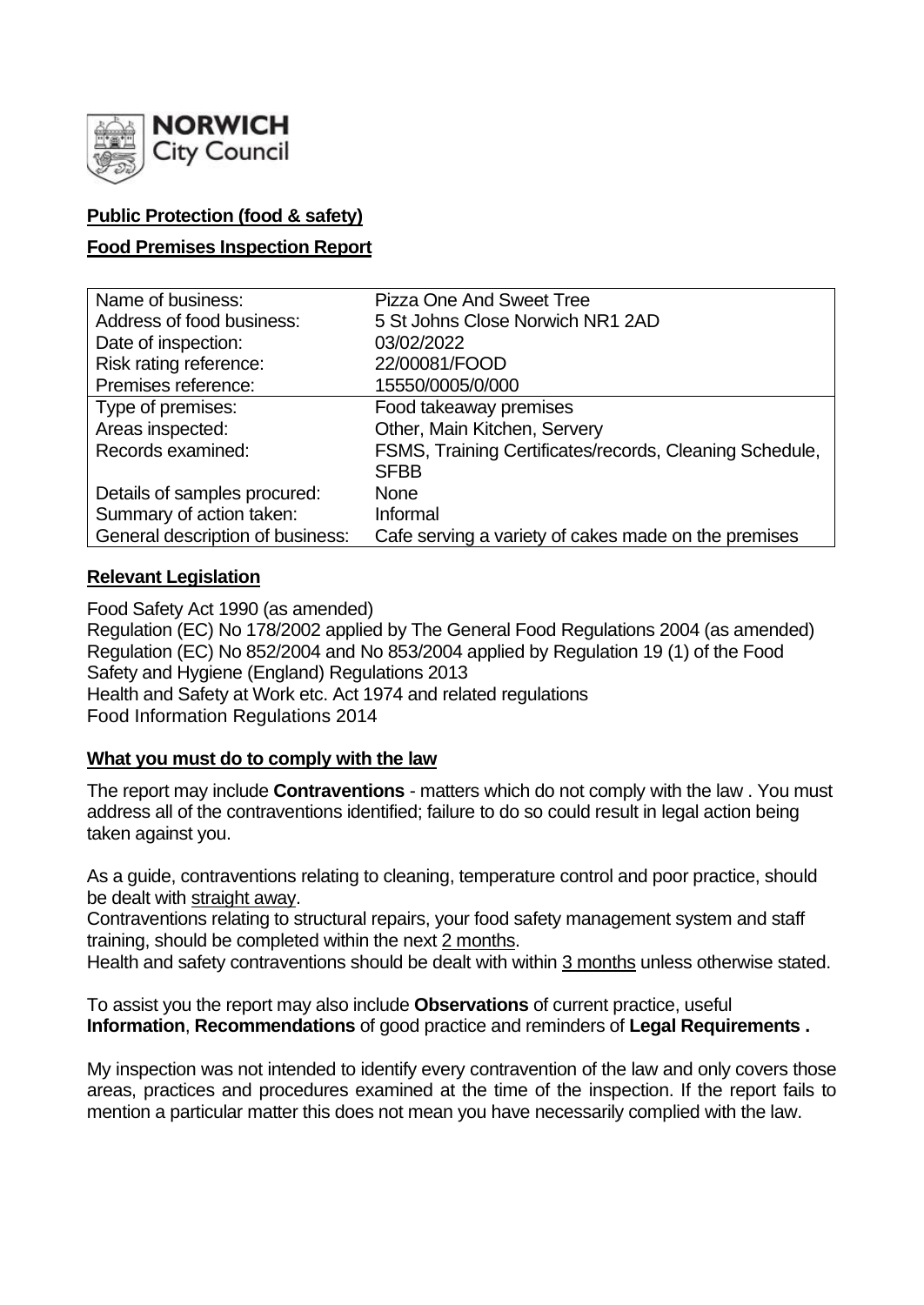# **FOOD SAFETY**

#### **How we calculate your Food Hygiene Rating:**

The food safety section has been divided into the three areas which you are scored against for the hygiene rating: 1. food hygiene and safety procedures, 2. structural requirements and 3. confidence in management/control procedures. Each section begins with a summary of what was observed and the score you have been given. Details of how these scores combine to produce your overall food hygiene rating are shown in the table.

| <b>Compliance Area</b>                     |          |    |                | <b>You Score</b> |           |    |           |    |          |  |  |
|--------------------------------------------|----------|----|----------------|------------------|-----------|----|-----------|----|----------|--|--|
| Food Hygiene and Safety                    |          |    |                | $\overline{0}$   | 5         | 10 | 15        | 20 | 25       |  |  |
| <b>Structure and Cleaning</b>              |          |    |                | $\overline{0}$   | 5         | 10 | 15        | 20 | 25       |  |  |
| Confidence in management & control systems |          |    | $\overline{0}$ | 5                | 10        | 15 | 20        | 30 |          |  |  |
|                                            |          |    |                |                  |           |    |           |    |          |  |  |
| <b>Your Total score</b>                    | $0 - 15$ | 20 | $25 - 30$      |                  | $35 - 40$ |    | $45 - 50$ |    | > 50     |  |  |
| <b>Your Worst score</b>                    | 5        | 10 | 10             |                  | 15        |    | 20        |    |          |  |  |
|                                            |          |    |                |                  |           |    |           |    |          |  |  |
| <b>Your Rating is</b>                      | 5        | 4  |                | 3                | 2         |    |           |    | $\Omega$ |  |  |

Your Food Hygiene Rating is 4 - a good standard



# **1. Food Hygiene and Safety**

Food hygiene standards are high. You demonstrated a very good standard of compliance with legal requirements. You have safe food handling practices and procedures and all the necessary control measures to prevent cross-contamination are in place. Some minor contraventions require your attention. **(Score 5)**

### Contamination risks

**Contravention** Equipment in contact with raw foods, such as your red cutting board, must be washed and stored separately from equipment used for ready to eat foods. Provide a separate rack for the red cutting board and store it away from the other cutting boards.

**Observation** I was pleased to see you were generally able to demonstrate effective controls to prevent cross-contamination.

#### Hand-washing

**Legal Requirement** An adequate number of wash hand basins must be available for use, they must be suitably located and designated for cleaning hands.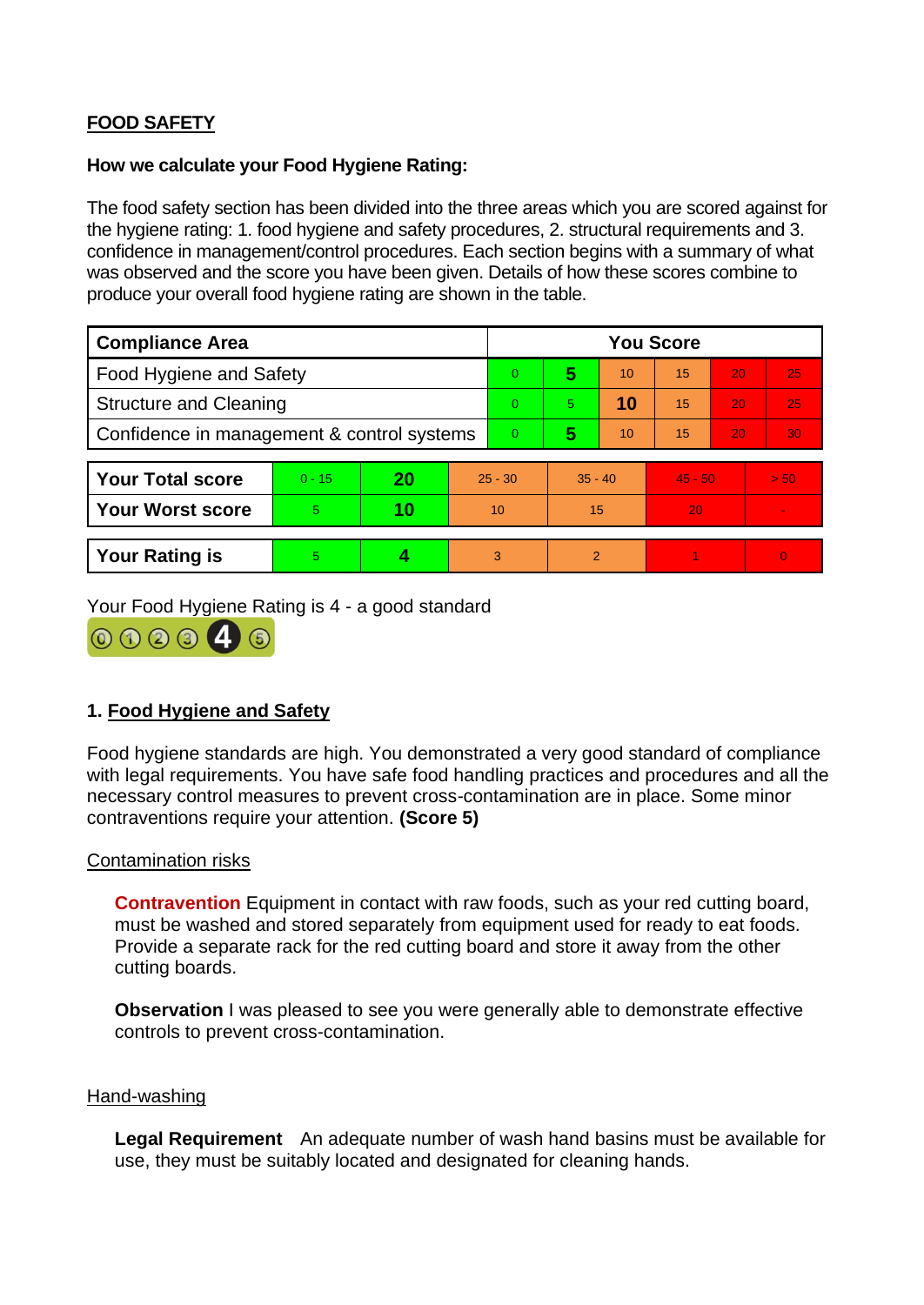**Recommendation** Although there is a wash hand basin just behind the kitchen door I would recommend you provide a wash hand basin in the servery too. A small dualpurpose sink and wash hand basin may be more useful to help clean up occasional spills etc..

# **2. Structure and Cleaning**

The structure facilities and standard of cleaning and maintenance are of a generally satisfactory standard but there are some repairs and/or improvements which are required in order for you to comply with the law. Pest control and waste disposal provisions are adequate. The contraventions require your attention; although not critical to food safety they may become so if not addressed. **(Score 10)**

### Cleaning of Structure

**Contravention** The following items could not be effectively cleaned and must be covered or made non-absorbent:

- mdf or chipboard edges to the countertop in the servery
- unsealed wooden shelving in the kitchen

**Recommendation** Improve your housekeeping.

**Recommendation** Remove redundant items and equipment from food rooms.

**Recommendation** Remove the textured finish from the ceiling in the kitchen. Although there was no evidence to suggest this was the case here, textured finishes can shed plaster bits into the kitchen and can be difficult to keep clean as they collect dust. I note you repaint the ceiling regularly.

### Cleaning of Equipment and Food Contact Surfaces

**Contravention** The following items are dirty and must be cleaned:

• can opener

### Cleaning Chemicals / Materials / Equipment and Methods

**Observation** I was pleased to see that the premises was kept clean and that your cleaning materials, methods and equipment were able to minimise the spread of harmful bacteria between surfaces.

## Facilities and Structural provision

**Recommendation** The following facilities were inadequate and could be improved:

• insufficient or poorly sited wash hand basins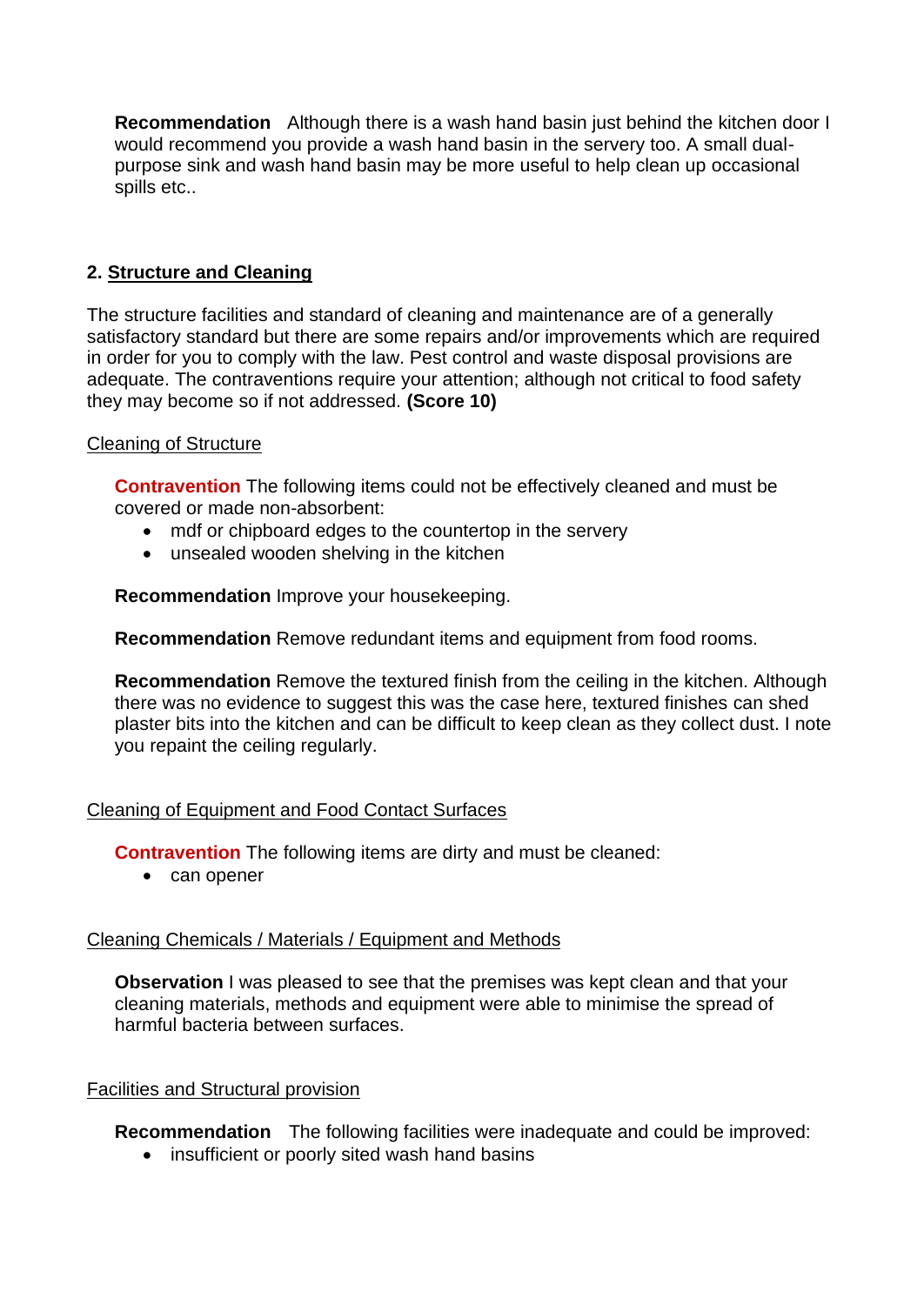### Pest Control

**Contravention** Pest proofing is inadequate particularly in the following areas:

- no pest proof door screen, required if you leave the external door open
- broken electric fly killer

**Contravention** The electric fly killer is sited over an area where food is stored/ handled. Re-site the unit away from food.

#### **3. Confidence in Management**

A food safety management system is in place and you demonstrate a very good standard of compliance with the law. You have a good track record. There are some minor contraventions which require your attention. **(Score 5)**

#### Type of Food Safety Management System Required

**Contravention** Your documented Food Safety Management System or Safer Food Better Business pack was not available for inspection. As a consequence at the time of my inspection you could not demonstrate an effective system for managing food safety hazards.

**Observation** You made the SFBB pack available to me the following day and I was pleased to see the pack completed satisfactorily. In future keep the pack on site at all times.

**Observation** You had colour-coded equipment but need to separate the red cutting board from other boards used for ready-to-eat foods.

**Observation** You were monitoring (and recording) the temperatures of your fridges and freezers and could demonstrate effective systems for controlling bacterial growth and survival.

#### **Training**

**Recommendation** Catering staff should refresh their food hygiene knowledge every 3 years so that they stay up to date with current legislation and good practice. Booking details for this course are on our website: www.norwich.gov.uk

**Observation** I was pleased to see that food handlers had been trained to an appropriate level and evidence of their training was made available.

#### Allergens

**Observation** You had identified the presence of allergens in your non-prepacked food and had brought this to the attention of your customers.